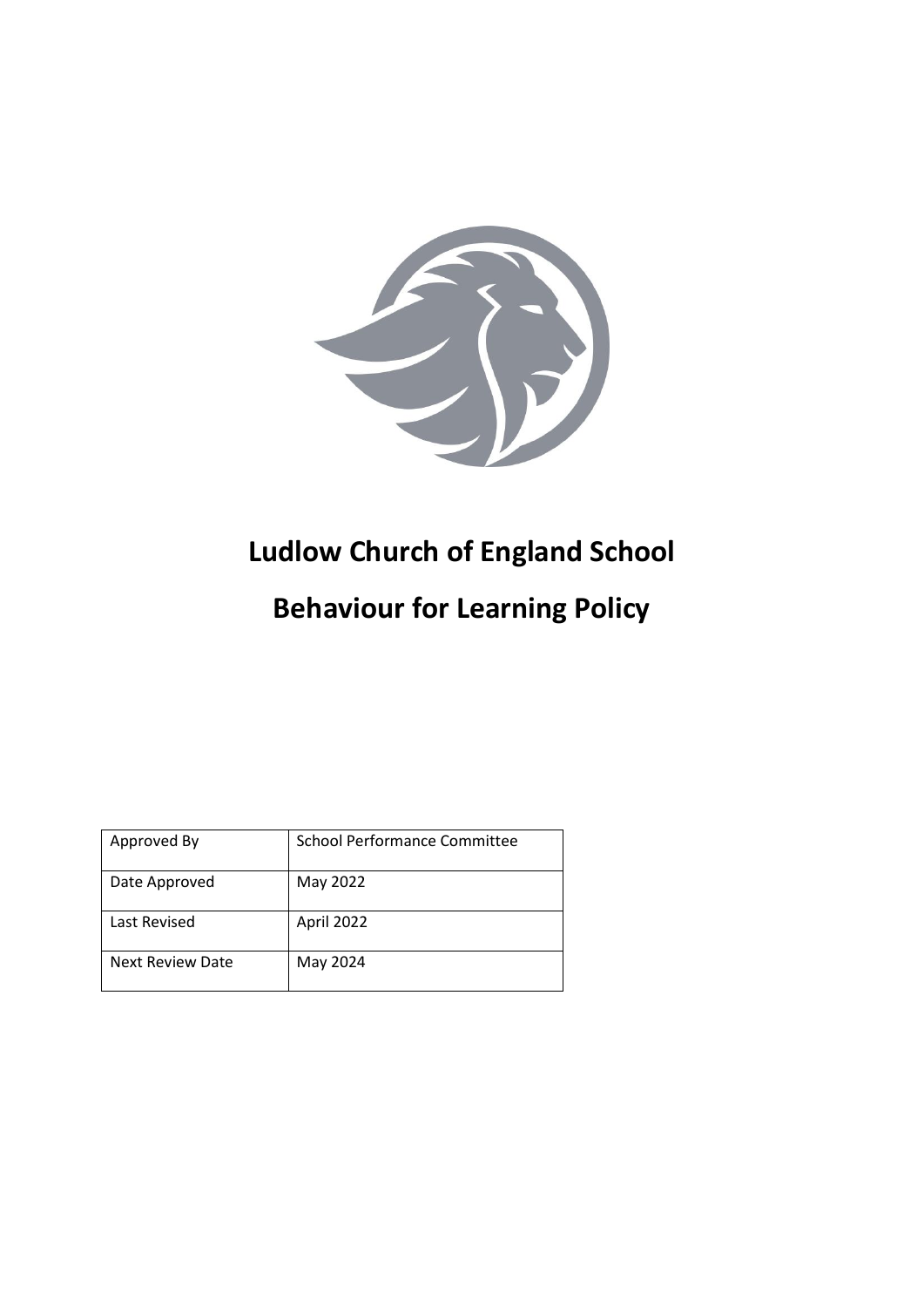## **Behaviour Principles Written Statement**

Ludlow CE School is committed to providing an environment where all people can feel safe, happy, accepted and included. It is important that an orderly framework should exist within which effective teaching and learning can take place. Ludlow CE School holds an important position in the wider community, educating the young citizens of tomorrow in a way that will ensure that they take a positive and proactive role within their community in the future.

Our core Christian values, as a Church of England School, of excellence, resilience and care, act as a framework for a behaviour policy. Students need to understand the importance of positive behaviour in order to learn. In terms of a higher order ambition, students should "love being good".

We realise that children are continually learning, evolving, developing and selecting new behaviours, and we need to shape positive attitudes and actions. When students do display negative and unsatisfactory behaviour, it is our duty to modify such behaviour. Students need to understand the negative aspects of their actions; they need to reflect upon those actions, take responsibility, and allow reconciliation to encompass the next steps.

# **Students should be encouraged to develop:**

- respect for others: their feelings, opinions, cultures, limitations and the right to individuality
- respect for themselves: pride in their own achievement and that of others in the school, high standards of behaviour and dress, and the desire to produce their best work at all times
- respect for the environment: their own, the school's and other people's property and the community in which we live
- respect for the future: the belief that we can all make a difference by our contribution to the local, national and global community

# **The Behaviour Policy will:**

- emphasise providing opportunities for students to take responsibility and be involved in decision-making
- establish and promote consistent expectations of both staff and students
- promote self-discipline and proper regard for authority among students
- encourage good behaviour and respect for others and prevent all forms of bullying among students
- foster a culture in which students' achievements are recognised and celebrated
- ensure that staff are seen to be fair and consistent
- ensure that all staff are able to take prompt and effective action when students behave inappropriately
- promote working in partnership with home and external agencies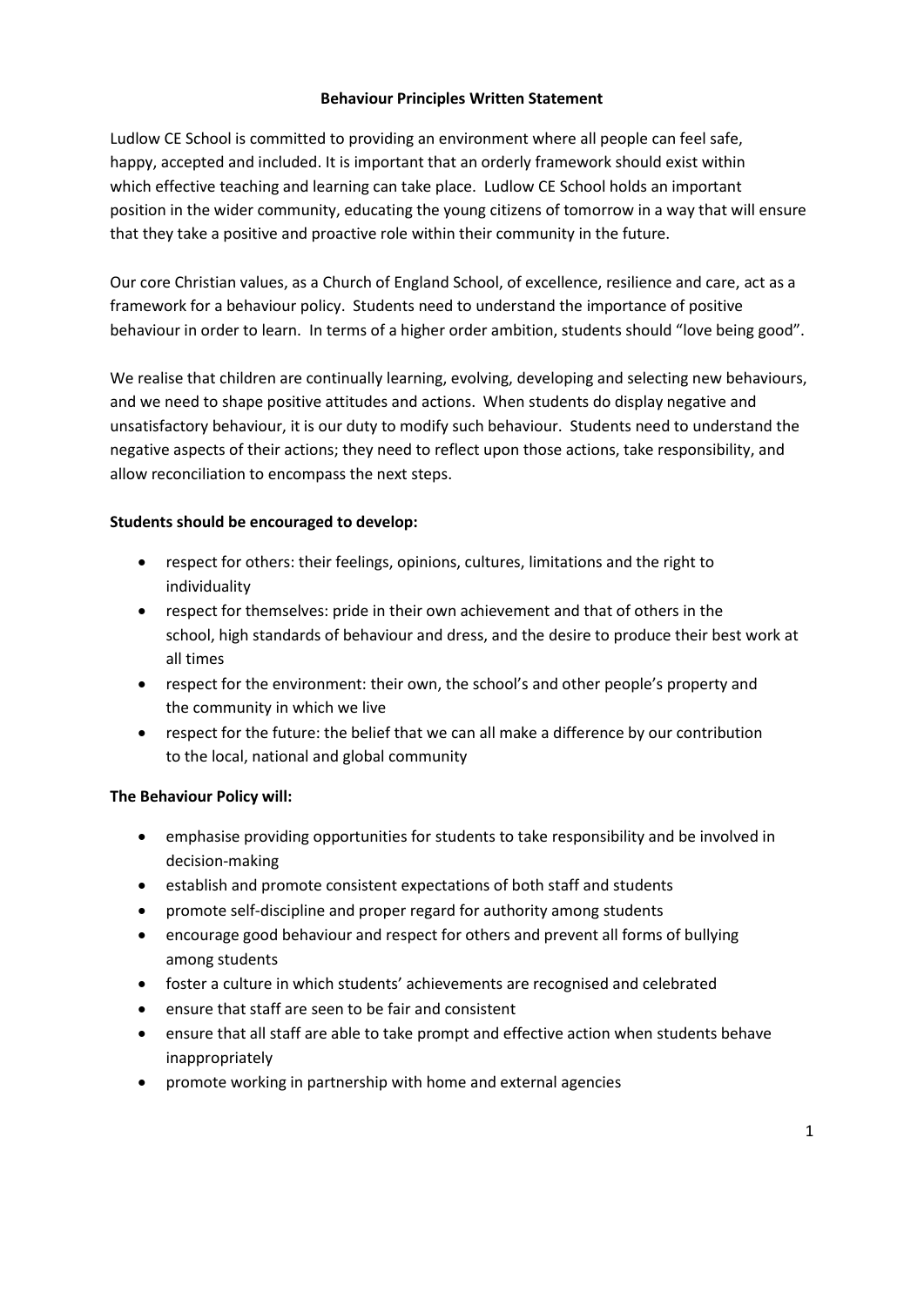# **Roles and responsibilities of Headteacher, other staff and Local Academy Board members**

The Headteacher will be responsible for ensuring that this policy is implemented and for reporting to the Local Academy Board (LAB) on its impact. The Headteacher will ensure that staff receive appropriate training and support, and that the statutory guidelines in place in relation to student discipline are applied. Ultimately, and only once all procedures have been followed, the Headteacher will address the possibility of suspending a student for a fixed-term, or permanently excluding a student. Governing Bodies (our LAB) have a duty under the Education Act 2011, requiring them to make arrangements to ensure that their functions are carried out with a view to safeguarding and promoting the welfare of children.

### **Teachers and support staff will be expected to:**

- implement all policies and practices related to behaviour in the absolute knowledge that we are an inclusive school, that welcomes every member of our community
- be consistent and fair in the application of rewards and sanctions, not ignoring poor behaviour and celebrating good behaviour as a way of maximising students' self-esteem and confidence as learners
- set high standards early in order to help students establish regular punctual attendance and good behaviour from the start, involving parents/carers in the process
- intervene promptly where there is poor behaviour or unexplained absence, so it is clear that this will not be tolerated
- identify underlying causes, since poor behaviour may be linked to a students' problems in understanding lessons
- recognise that when they need to challenge students, the focus must be on the behaviour
- give students choices and help them to understand the consequences
- provide an appropriate curriculum, and high-quality teaching, promoting challenge and high expectations for all abilities and aptitudes
- ensure that teaching strategies promote active participation for all, within a challenging and supportive environment
- create a stimulating learning environment that promotes independence and on-task behaviour
- encourage pride in achievement.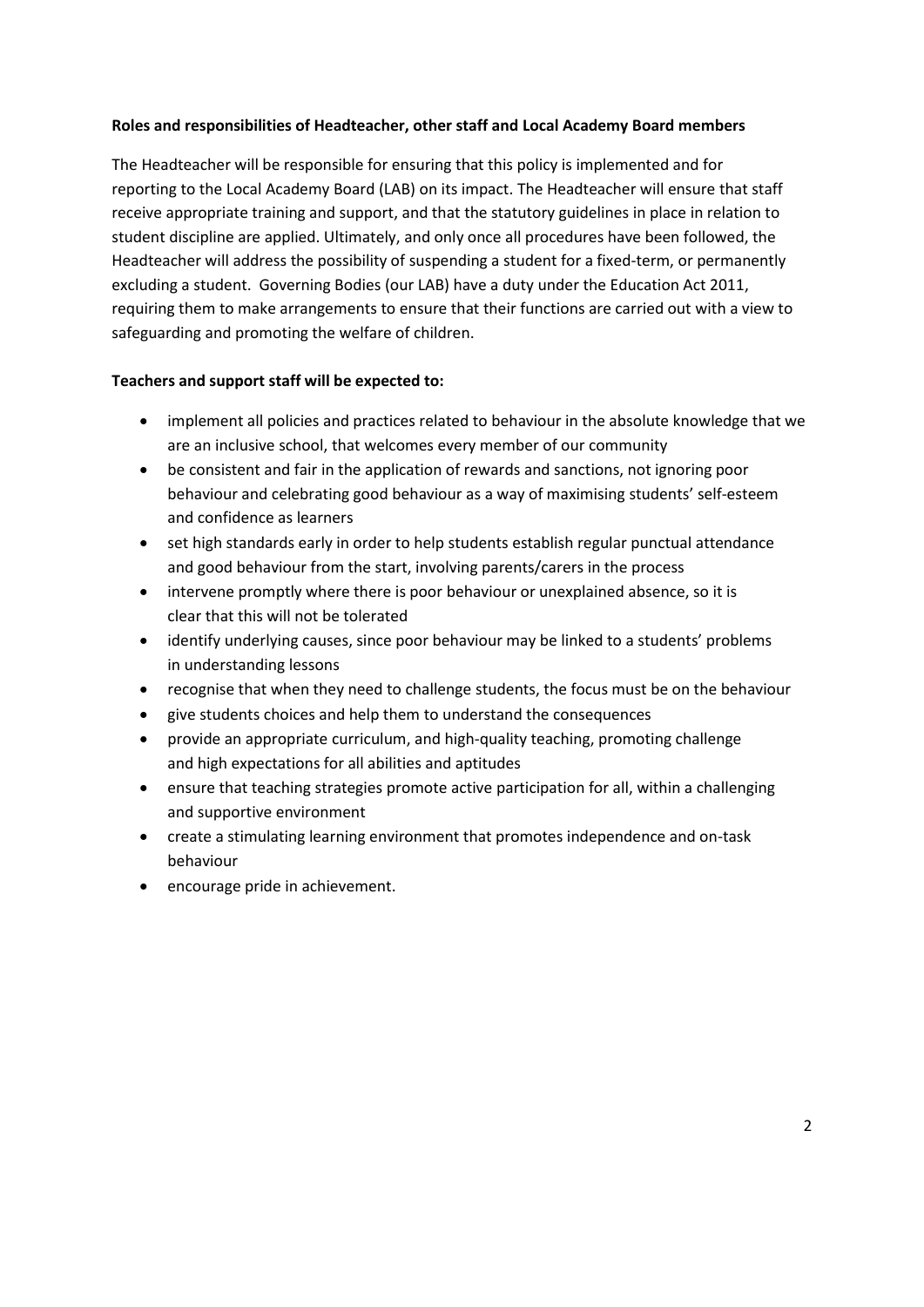# **Behaviour for Learning Policy**

The Behaviour for Learning Policy has been created in partnership between all adults and students working within Ludlow CE School. We have agreed expectations for good behaviour to enable everyone in our community to feel safe, happy, accepted and included. It is important that an orderly framework should exist within which effective teaching and learning can take place.

Our parents/carers show their support of the school's policy, through signing the Home-School agreement when their child joins Ludlow CE School. We ensure regular communication with parents/carers through the Student Planner, scheduled meetings, letters, postcards and phone calls, not only to share concerns, but also to celebrate success.

Our robust quality assurance systems (Student Voice, Line of Sight meetings, Learning Walks, Data Analysis) ensure that we monitor the effective and consistent implementation of our Behaviour for Learning Policy, and we provide termly updates to the LAB on levels of behaviour.

### **Learning Together – A Framework for Students**



There are four key principles to this framework, each with clear expectations: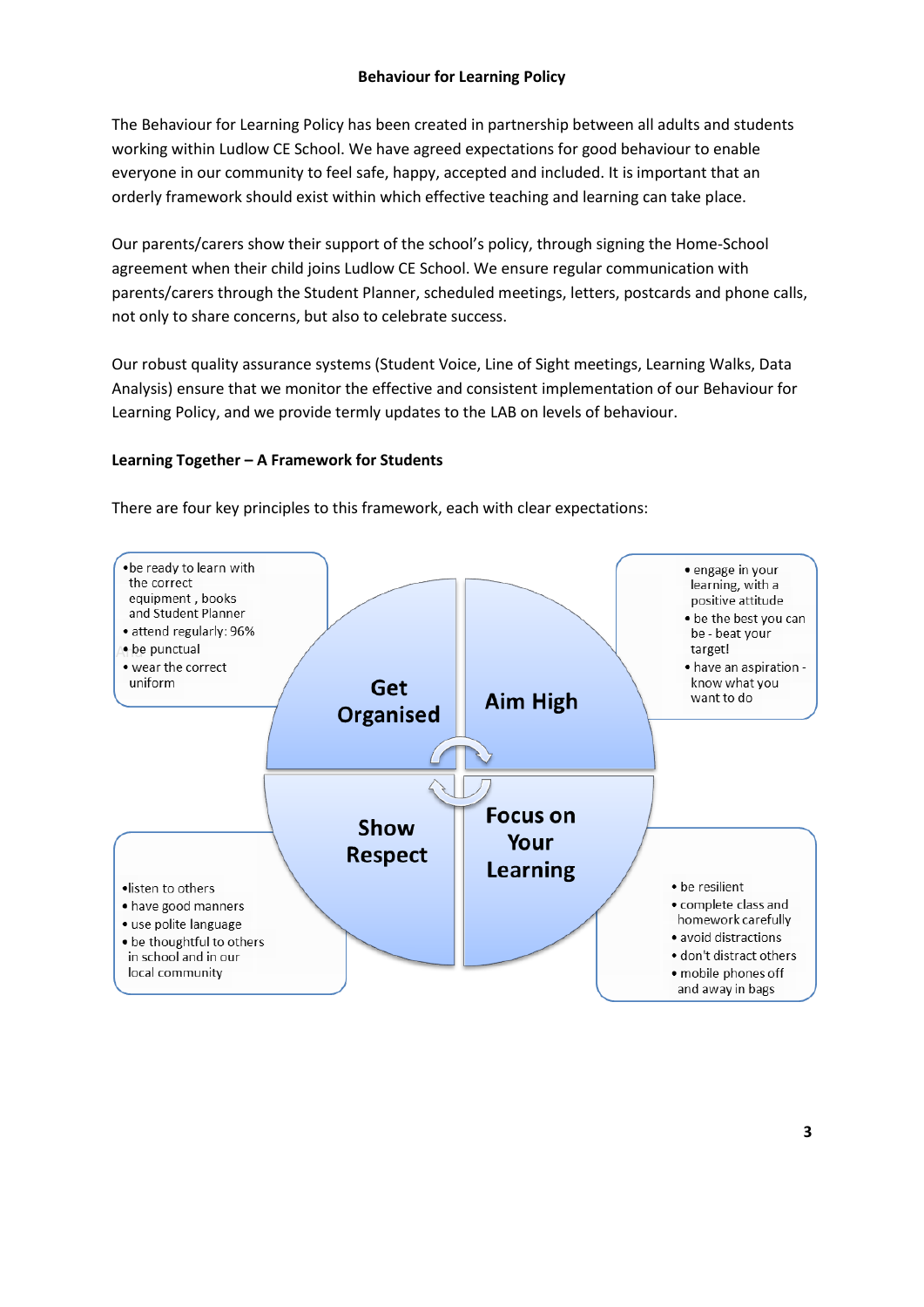#### **Rewards**

Praise is at the centre of our Behaviour for Learning Policy, and students are rewarded for good and improved behaviour, attendance, organisation, attitudes to learning and progress through the **merit system**. This provides immediate feedback to students and parents/carers. There is a hierarchy of rewards, and students are recognised for achieving numerous merits each term with **CLT Awards** - Bronze, Silver, Gold and Platinum.

# Headteacher's Commendation

# **Subject Leader/CLT/SLT Merits** Recorded on SIMS/CC and a sticker in Student Planner Tutor/subject teacher merits

Recorded on SIMS/CC and a sticker in **Student Planner** 

### **Sanctions**

When a student displays negative and unsatisfactory behaviour, it is our duty to modify such behaviour. We have clear pathways for managing unsatisfactory behaviour displayed in all classrooms, to enable students to put their behaviour right and return to learning. It enables staff to coach for good behaviour and ensures a consistency of approach.

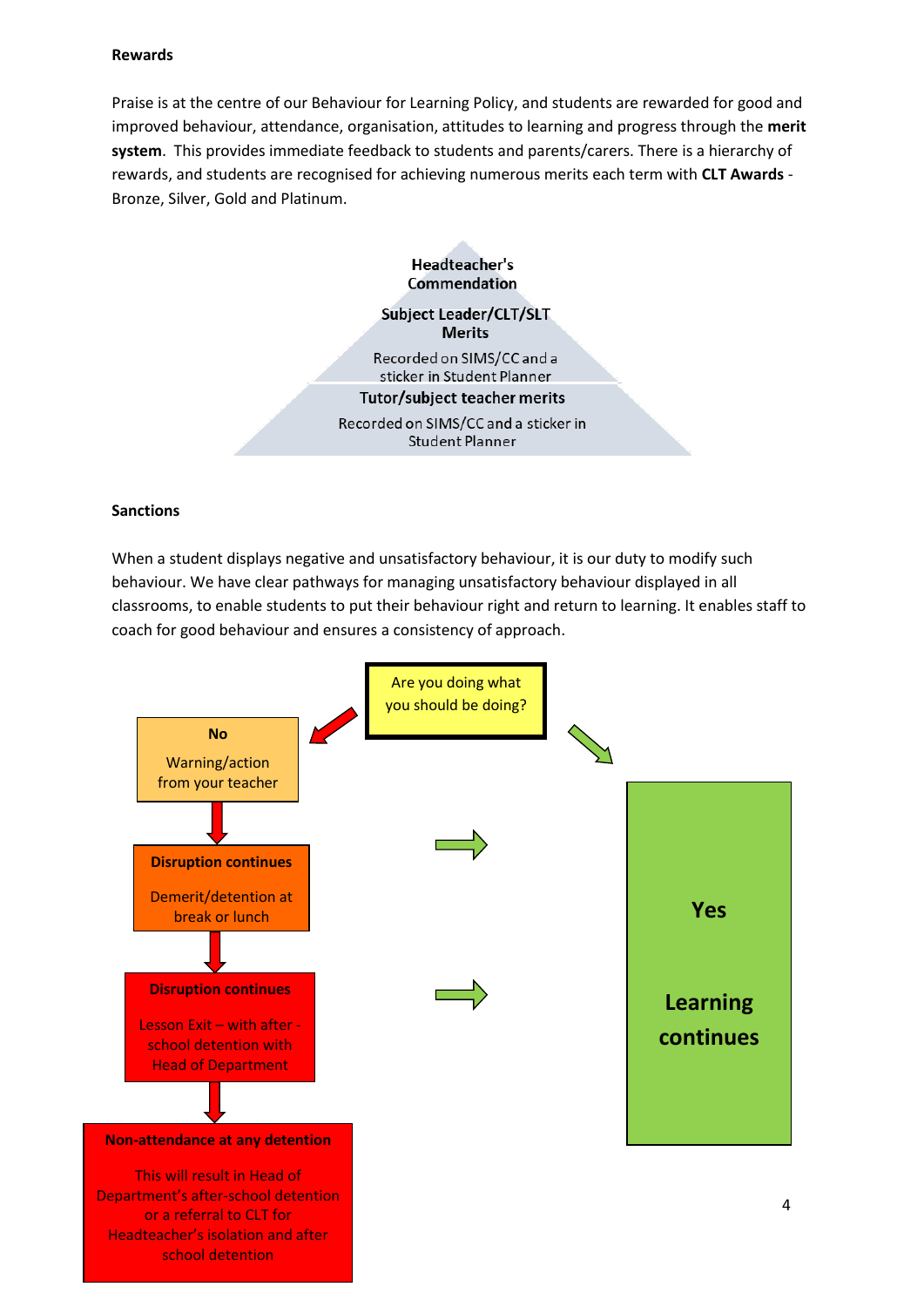Our Behaviour for Learning Policy is underpinned by a commitment to coaching our students to develop positive behaviours and attitudes. Sanctions follow a staged approach, with monitoring and scheduled opportunities to review effectiveness.

| Sanction                             | Communication               | Responsibility                |
|--------------------------------------|-----------------------------|-------------------------------|
| Demerit/detention at break or        | Reason recorded on SIMS     | Subject teacher or tutor      |
| lunch (with reasonable time given    | or ClassCharts and note in  |                               |
| to eat, drink and use the toilet)    | planner                     |                               |
| After-school detention (written      | Written notice to           | Subject leader, CLT, SENCO or |
| notice to parents) for failure to    | parent/carer, recorded on   | <b>SLT</b>                    |
| attend detention or as a result of a | SIMS/ClassCharts and in     |                               |
| lesson exit to subject leader        | planner. Completed Lesson   |                               |
|                                      | Exit slip to tutor, CLT, LH |                               |
| Headteacher's lunch isolation and    | Written notice to           | <b>SLT</b>                    |
| after-school detention (with         | parent/carer, recorded on   |                               |
| reasonable time given to eat, drink  | SIMS/ClassCharts and in     |                               |
| and use the toilet)                  | planner                     |                               |
| Half or full day isolation (with     | Parent/carer contacted, and | SLT/CLT/SENCO                 |
| reasonable time given to eat, drink  | recorded on                 |                               |
| and use the toilet)                  | SIMS/ClassCharts            |                               |
| Suspensions (previously referred to  | Parent/carer contacted and  | Headteacher                   |
| as Fixed-Term Exclusion) -           | given written notice, and   |                               |
| re-admission meeting and             | recorded on                 |                               |
| monitoring through Red Report        | SIMS/ClassCharts            |                               |
| <b>Permanent Exclusion</b>           | Parent/carer contacted and  | Headteacher                   |
|                                      | given written notice, and   |                               |
|                                      | recorded on                 |                               |
|                                      | SIMS/ClassCharts; contact   |                               |
|                                      | made with Local Authority   |                               |
|                                      | <b>Inclusion Service</b>    |                               |

# **Coaching for Improved Behaviour**

A small number of students may require more focused coaching to help improve their behaviour. The **Daily Report** (white) or the **Monitoring Report** (peach) can be set up by the tutor or CLT, with clear targets for the student to achieve. The **Red Report** is given on a student's return from a suspension. Specific departments can also coach for a better attitude to learning and behaviour through the Subject Intervention Report (orange). This cycle of lesson by lesson feedback and daily review enables the student to take responsibility for actions; positive outcomes can be rewarded and sanctions given to reinforce the consequences of poor behaviour. The reports allow us to work closely with parents/carers, who, by seeing and commenting on the report at home each evening, are able to encourage their child towards better behaviour.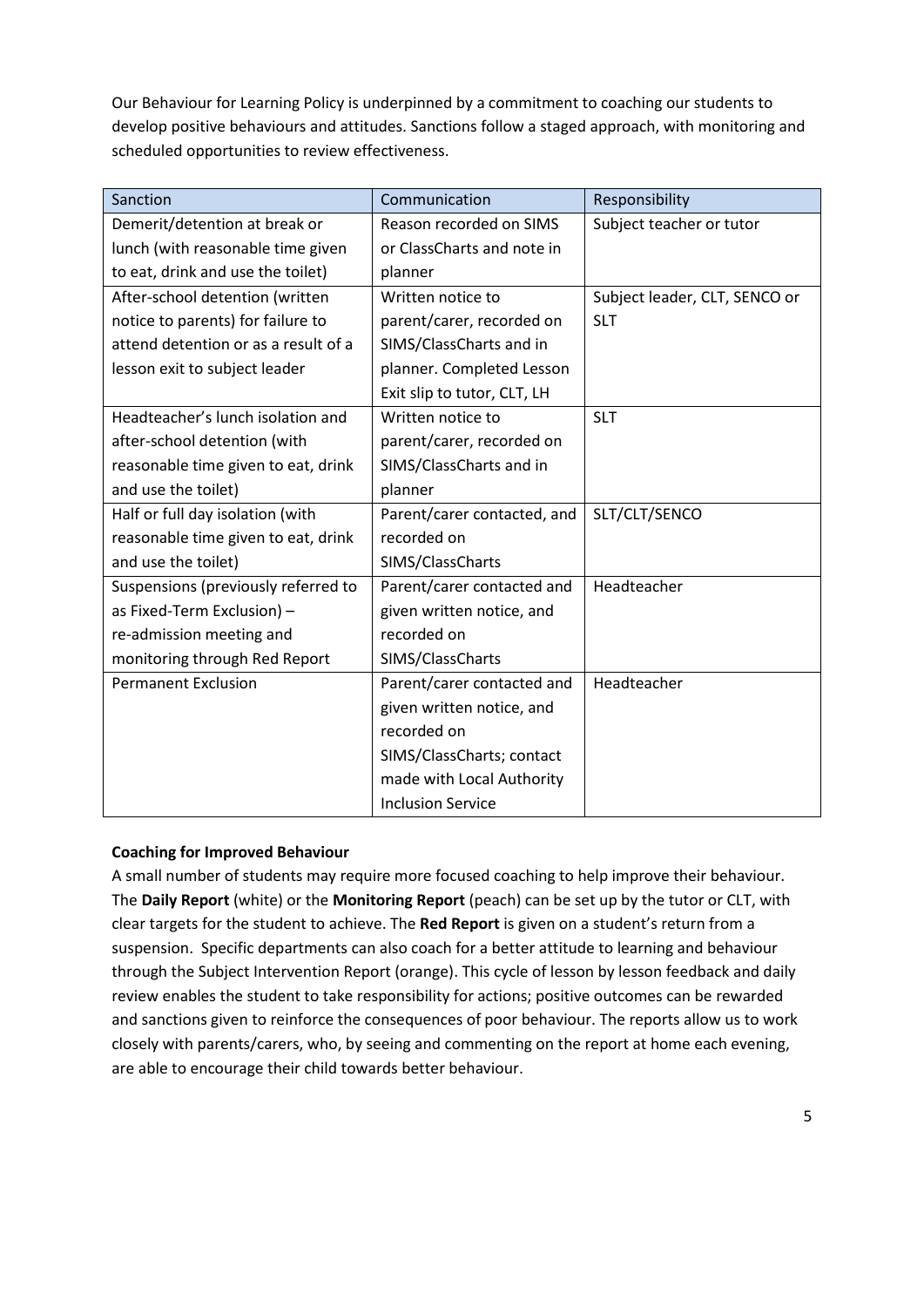If a student fails to make positive progress in their behaviour and attitude to learning, the CLT will meet with the student and parents/carers to set up a **Behaviour Support Agreement**. This sets out clear targets for the student, and states the support the school and the parents/carers will give to the young person.

Where the school is concerned about the lack of progress from a student in modifying inappropriate behaviour, or where there has been a serious breach of the Learning Together framework, the school will invite the Local Authority Inclusion service to meet with the CLT, the student and parents/carers. This is known as a **Pupil Planning Meeting,** and provides an effective forum for sharing concerns, deciding actions and a time-frame for securing improvement.

Our **House system** is crucial in fostering an inclusive community and supporting our Behaviour for Learning Policy. Through our Tutor Mentoring programme, and peer support system, students are encouraged to reflect and take responsibility for their progress.

Students with a higher level of need are managed by CLTs or the SENCO. We employ a range of interventions, including working with outside agencies, to help address the underlying causes of poor behaviour:

- Structured intervention in the Pupil Support Centre to coach positive behaviours for effective learning
- Key person/learning mentor for regular support and review
- Short periods of therapeutic work in school through a key person, or specific activities, such as Food Club, PSC garden, Zones of Regulation
- School Counsellor
- School Nurse
- A number of outside agencies, including Woodlands Behaviour Outreach Service, Enhance (with targeted youth support), Family Solutions, Social Workers, Traveller Support, Educational Psychologist, Educational Access Service, Information, Advice and Guidance advisors, CAMHs, Young Carers and Substance Misuse counsellors, may be engaged to work with a student for a fixed period of time.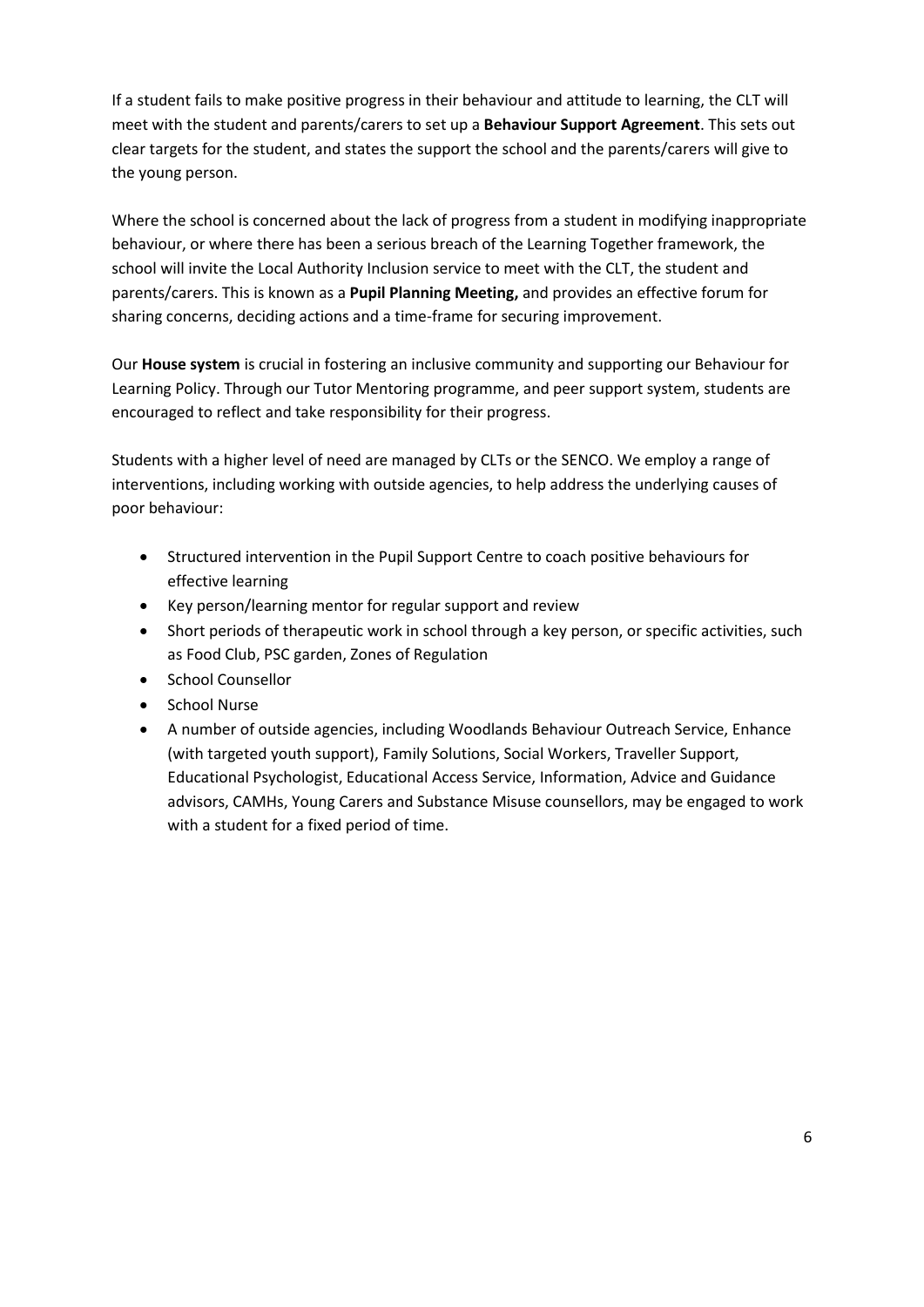#### **Our Framework for Staff**

In developing our Behaviour for Learning Policy, all staff have agreed, not only the high standards of behaviour that they expect from our students, but also the expectations of themselves and each other in achieving a positive climate for effective learning. Regular whole staff CPD, and targeted individual coaching, ensures that we are able to achieve the best outcomes.

#### **Meet, greet and correct issues** at the door

Bring positivity early, and take on your seating plan and routines.

# P.I.P. and R.I.P.

Use plenty of praise, with use of names,

Make sure reprimands are kept private, depersonalised and allow for positive

# **Consistently deliver** challenging and engaging lessons

Thoroughly planned, differentiated

#### Be a positive role model

Punctual, respectful and caring, smartly dressed, well organised and enthusiastic about learning.

Maintain an assertive, confident manner

techniques, positive body language, seating plans, use names, and insist on routines and boundaries.

#### **Teachers' Powers**

The Department for Education sets very clear guidance on the powers and duties of members of staff to discipline students whose behaviour is unacceptable, who break school rules or who fail to follow a reasonable instruction (Section 90 and 91 of the Education and Inspections Act 2006) and Exclusion from maintained schools, academies and pupil referral units in England September 2017. This includes, in some circumstances, misbehaviour outside of school.

• Power to discipline beyond the school gate

Our expectations for good behaviour extend beyond the classroom, with sanctions imposed for any misbehaviour when a child is taking part in any school-organised or school-related activity. Some incidents travelling to or from school will be responded to, in partnership with parents, transport and Police, as appropriate. The severity of the incident will dictate whether the school judges it has been brought into disrepute and should therefore take action. Any misbehaviour, including inappropriate use of the internet, which could have serious repercussions for the orderly running of school, the safety of a member of the school community or the reputation of the school, may be acted upon according to the Behaviour for Learning Policy. This is particularly pertinent with staff if there are comments made linked directly to their status as a member of the school's staff.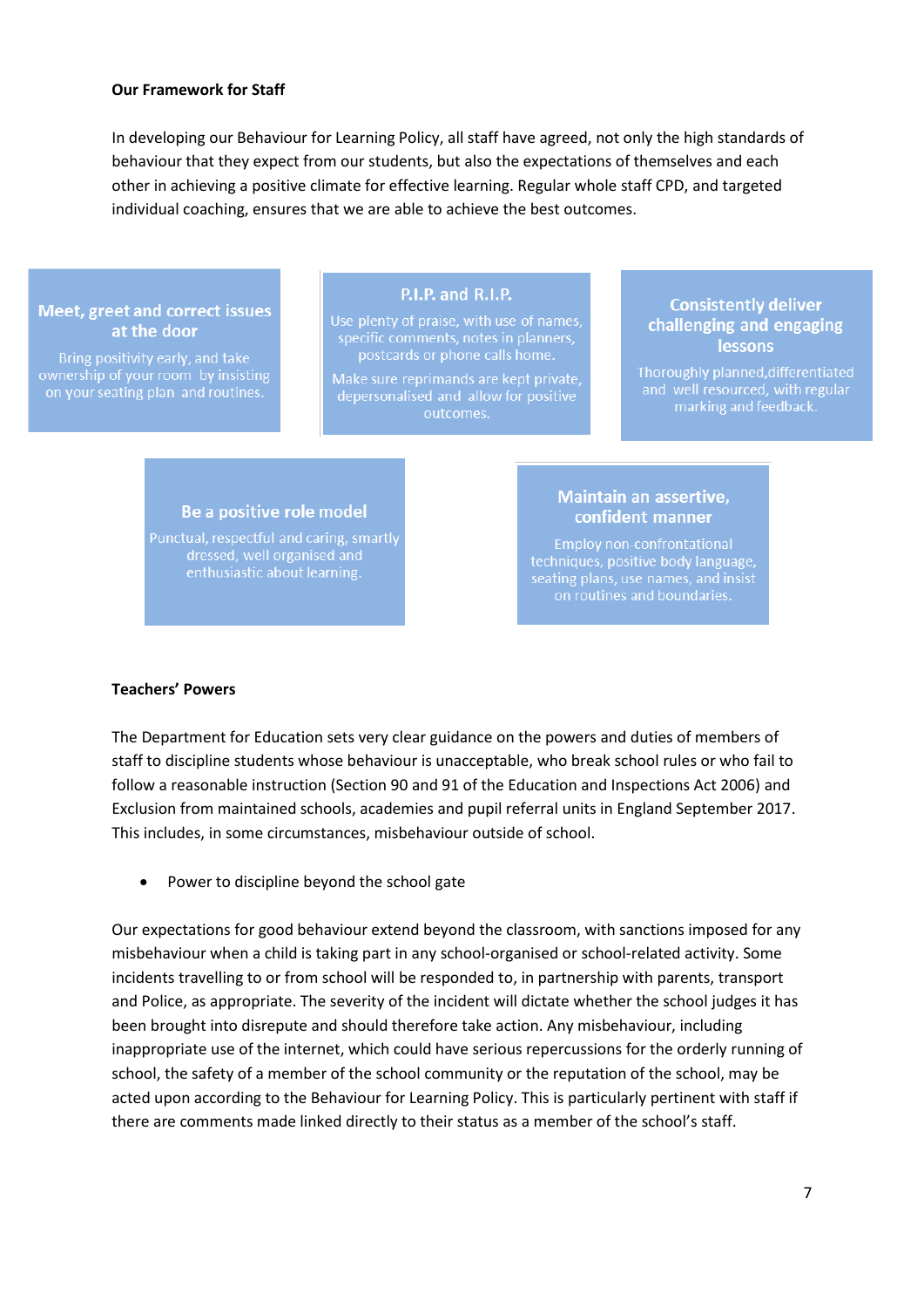• Power of suspension and exclusion

The decision to suspend a student for a Fixed Term of 1 to 5 days, or exclude permanently, is the responsibility of the Headteacher, although certain tasks will be delegated to other SLT or CLTs – collecting statements, evaluating the situation, contacting parents and informing relevant staff. Any decision to suspend or exclude is made with due regard to the Equalities Act 2010, in respect of safeguarding and in respect of students with special educational needs.

The following examples of behaviour may underline the school's decision to suspend or permanently exclude a student:

- Any incident which poses a risk to other students or members of staff, e.g. bringing a weapon onto the premises
- Any incidents which breach the law, including possession of illegal substances
- Possession of smoking-related items, including vapes
- Persistent and severe bullying
- Verbal and/or physical abuse
- Deliberately setting off a fire alarm
- Constant disruption
- Persistent refusal to follow instructions
- A single, serious and major incident, e.g. serious assault on another individual leading to injury
- Powers to use reasonable force

The legal provision provides staff with the power to use reasonable force to prevent students committing an offence, injuring themselves or others, damaging property, and to maintain good order and discipline in the classroom. Our approach to this is informed by the Department for Education's (DfE) document*: "The use of reasonable force"* (this document is available at [www.dfe.gov.uk\)](http://www.dfe.gov.uk/). Training has been undertaken by the SENCO and CLTs, regarding de-escalation strategies, in Summer 2018.

This power applies to any member of staff at the school; it can also apply to people whom the Headteacher has temporarily put in charge of students, such as unpaid volunteers or parents accompanying students on a school organised visit. Reasonable force can be used to prevent students from hurting themselves or others, from damaging property, or from causing disorder.

In a school, force is used for two main purposes – to control students or to restrain them. The decision on whether or not to physically intervene is down to the professional judgement of the staff member concerned and should always depend on the individual circumstances. The Department for Education lists the following as example of when reasonable force may be used; the list is not exhaustive, but provides some examples of situations where reasonable force can be used.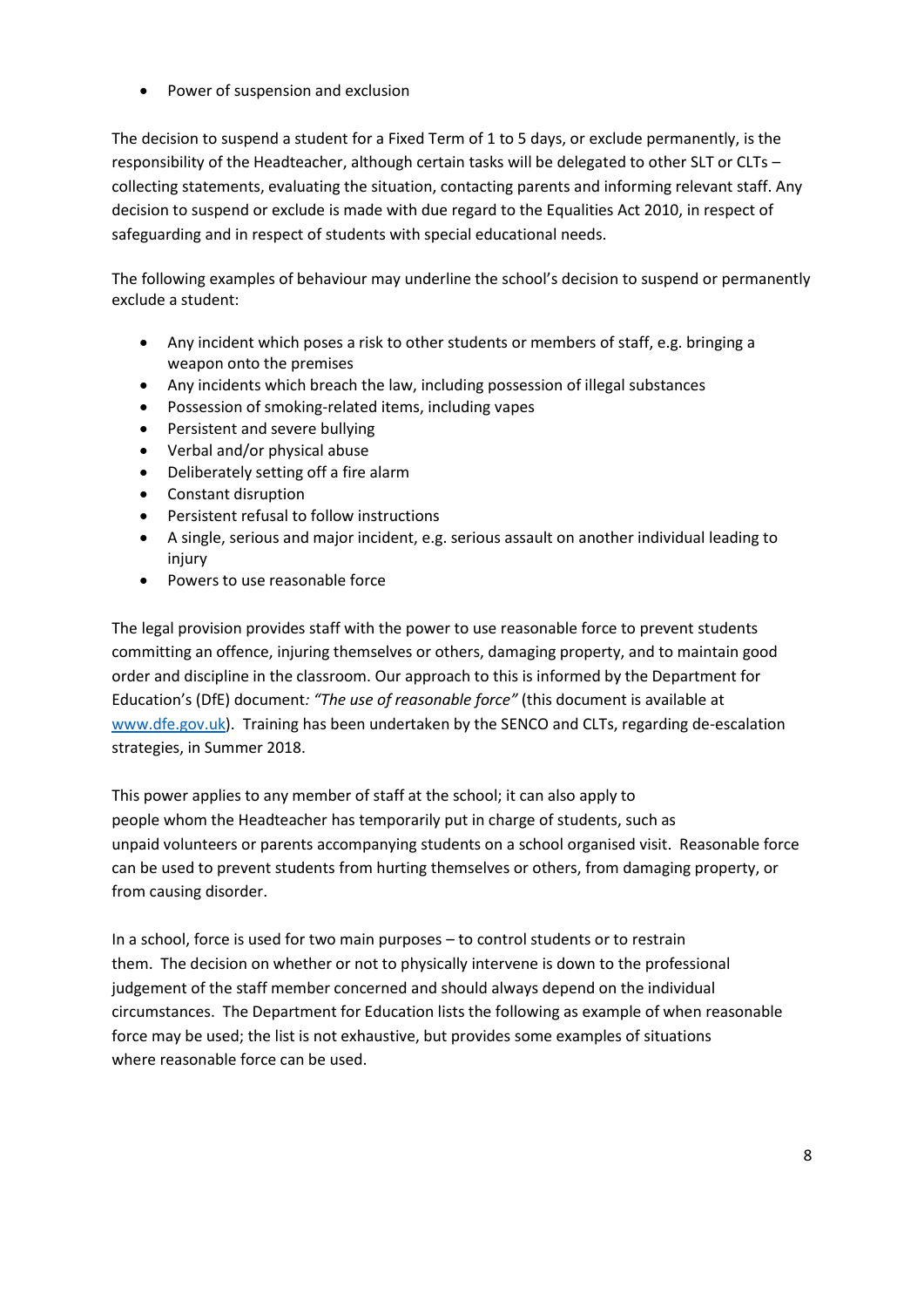Schools can use reasonable force to:

- remove disruptive children from the classroom where they have refused to follow an instruction to do so;
- prevent a student behaving in a way that disrupts a school event or a school trip or visit;
- prevent a student leaving the classroom where allowing the student to leave would risk their safety or lead to behaviour that disrupts the behaviour of others;
- prevent a student from attacking a member of staff or another student, or to stop a fight in the playground; and
- restrain a student at risk of harming themselves through physical outbursts.

We acknowledge our duty to make reasonable adjustments for disabled children and children with Special Educational Needs (SEND).

In line with DfE guidance, we do not require parental consent to use force on a student. Equally, we do not have a 'no contact' policy; there is a real risk that such a policy might place a member of staff in breach of their duty of care towards a student, or prevent them taking action needed to prevent a student causing harm. The school will inform parents/carers when there has been an incident which has required the use of significant, reasonable force.

• Power to screen and search students

Following DfE guidelines, SLT/CLT will request to search student's property if we have any cause for concern that the student may be in possession of any items that could cause a danger to themselves or others, pornography, alcohol, cigarettes or other smoking paraphernalia, tobacco products or illegal substances, or items brought to school with the intention of re-selling to others. This will be carried out with the student present and an additional member of SLT/CLT, making sure that a male member of staff is present with boys, and a female with girls. The school expects compliance with a request to search and may draw a negative conclusion from a student's refusal to co-operate. This behaviour will be viewed as serious defiance and may result in suspension. Confiscated items will be safely stored by SLT and parents/carers informed and requested to collect goods, if appropriate. Illegal goods may be passed onto the Police, and sanctions will be imposed as appropriate.

Malicious allegations against school staff

Any allegation made by a student against a member of staff will be investigated, with statements from the member of staff, the child and other witnesses. CCTV will also be reviewed, if appropriate. If it is found to be a malicious allegation, the seriousness of the allegation will be considered, with disciplinary actions ranging from detention, or isolation to exclusion.